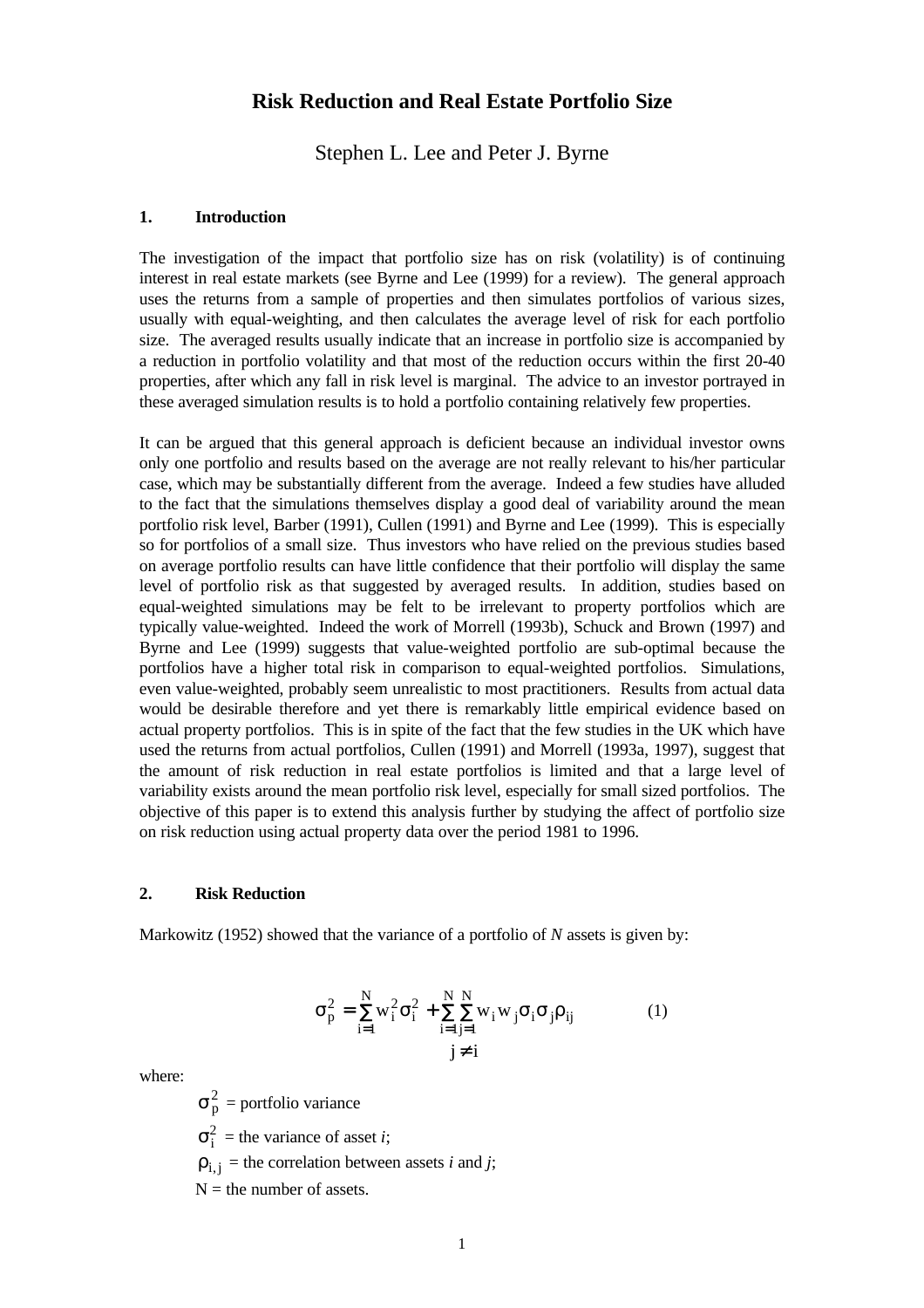Equation 1, in the special case where  $\sigma_i$  equals the average standard deviation  $\bar{\sigma}$  and  $\rho_{ij}$ equals the average correlation coefficient  $\overline{\rho}$  for all i, becomes:

$$
\sigma_p^2 = \sum_{i=1}^{N} w_i^2 \overline{\sigma}^2 + \sum_{i=1}^{N} \sum_{j=1}^{N} w_i w_j \overline{\sigma}^2 \overline{\rho}
$$
\n
$$
j \neq i
$$
\n(2)

It will be noted that for any given  $w_i$ , the sum of all  $w_i$  for  $j \neq i$  must equal  $(1-w_i)$ . Substituting into the last term of equation 2 produces:

$$
\sigma_{\mathbf{p}}^2 = \overline{\sigma}^2 \overline{\rho} + \overline{\sigma}^2 (1 - \overline{\rho}) \sum_{i=1}^N w_i
$$
 (3)

In addition if we assume equal weighting equation 3 simplifies to:

$$
\sigma_{\mathbf{p}}^2 = \overline{\sigma}^2 \overline{\rho} + \overline{\sigma}^2 (1 - \overline{\rho}) \frac{1}{N}
$$
 (4)

Equation 4 shows that the total risk (variance) of a portfolio can be broken down into two components. The first component, represented by the first term on the RHS of equation 4, cannot be eliminated by increasing the number of investments in a portfolio. This component of risk is therefore common to all investments and is called systematic or market risk, see Elton and Gruber (1977). In contrast the second term on the RHS of equation 4, can be effectively eliminated by increasing the number of investments in a portfolio. The elimination of this part of total risk will be achieved rapidly, since as N increases 1/N approaches zero very quickly. This component of risk is labelled non-market or residual risk. The level of risk reduction that can be achieved in a portfolio is limited, or bounded by, the risk of the market. Hence the reduction in risk within a portfolio of increasing size can only come about by the elimination of the non-market or residual variance inherent in the investment. Two basic methods have been suggested in the literature to measure the impact of size on portfolio risk, the first graphical and the second statistical.

In the graphical approach researchers usually simulate portfolios of increasing size (typically equally-weighted), based on individual data, and calculate the level of risk (standard deviation or variance of returns) for each portfolio. The individual portfolio risks are then averaged and plotted against portfolio size. The resultant graphs typically show an initial rapid decline in average portfolio risk which then tapers away towards some "market" level<sup>1</sup>.

The statistical approach follows much the same procedure with a large number of portfolios of increasing size simulated from individual data from which some measures of the risk are calculated for each portfolio and the resultant values for each portfolio size averaged. The researchers may then display the results graphically and/or more usually employ regression methodology to derive the relationship between the measure of risk and the portfolio size.

l

<sup>&</sup>lt;sup>1</sup> See for example Jones Lang Wootton (1986); Barber (1991); Cullen (1991); Myer, Webb and Young (1997) and Byrne and Lee (1999) for studies in the property market and Evans and Archer (1968): and Wagner and Lau (1971); Johnson and Shannon (1974); Tole (1982) and Lloyd, Hand and Modani (1981) for studies in equity and bond markets.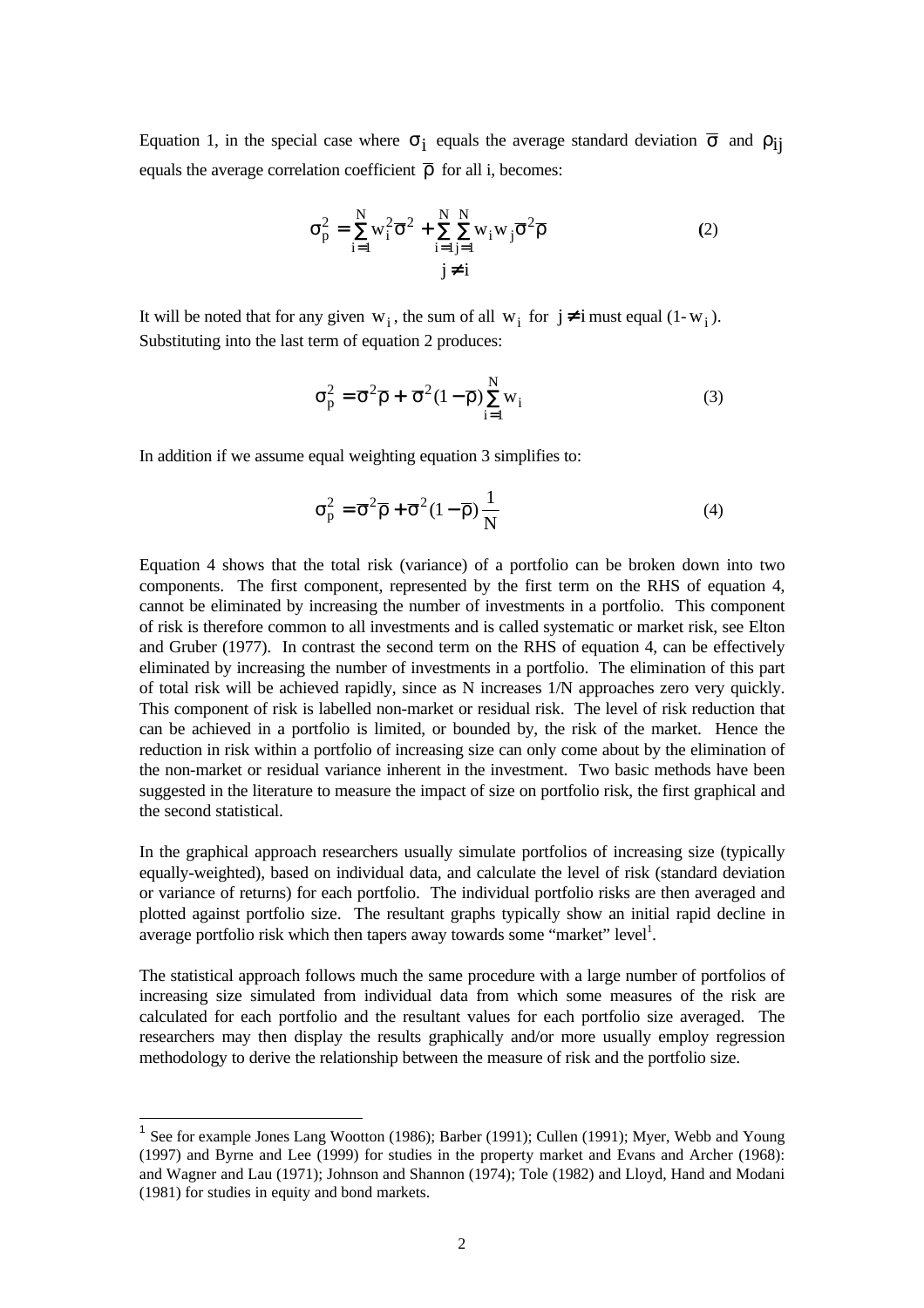The first regression approach adopted in the literature was suggested by Evans and Archer (E&A) (1968) and simply relates the standard deviation (total risk) of a portfolio to the number of investments held using the following equation:

$$
\sigma = \alpha + \beta(1/N) \tag{5}
$$

E&A argue that the regression of total risk (standard deviation) on 1/N shows the impact of portfolio size on the non-market risk within the portfolio because any fall in the value of total risk must be a consequence the elimination of non-market risk within the portfolio. E&A found that this model explained 98.6% of the variability of the mean standard deviation for US stock market securities. Their analysis also showed that the reduction in total risk was substantial up to portfolios of eight to ten securities, after which the standard deviation of the portfolio became asymptotic to the risk of the market.

The second method, suggested by Wagner and Lau (W&L) (1971), uses the proportion of market risk in a portfolio to indicate the reduction in risk achieved by increasing portfolio size.

W&L use the Single Index Model (SIM) to determine how much of the variability in returns of a portfolio can be explained by some market index:

$$
R_i = \alpha_i + \beta_i R_m + e_i \tag{6}
$$

where:

 $R_i$  is the return of the portfolio i;

 $R_m$  is the return on the market portfolio;

 $\beta_i$  is the index of systematic risk of portfolio i

 $\alpha_i$ , is the intercept coefficient and

 $e_i$  is a random error term, which has an expected value of zero.

The coefficient of determination  $(R^2)$  of such a regression indicates the proportion of variability in returns that can be explained by the market. The amount that is unique or specific to the portfolio itself, the non-market risk, is given by  $(1 - R^2)$ . A regression of  $R<sup>2</sup>$  on 1/N using equation (7) indicates the number of investments to hold to reduce the amount of non-market risk to an 'acceptable' level:

$$
R^2 = \alpha + \beta(1/N) \tag{7}
$$

W&L using this approach again found that the increase in  $R^2$  was substantial up to eight or ten securities after which the gain is marginal. Based on the E&A and W&L approaches the initial impression is that security portfolios need have only a few investments to be fully diversified down to the market level.

In the real estate market, using the above approaches, Brown (1988, 1991) finds that for equalweighted portfolios "after about ten properties have been included within a portfolio the reduction in risk which can be achieved by holding more properties diminishes dramatically". This supports the findings of E&A and W&L. However Brown also acknowledges that this reduction in portfolio risk is likely to be hampered by the indivisibility of individual properties and the preference of fund managers to follow value-weighting schemes in developing their portfolios. Brown finds that value-weighted portfolios are less diversified than equal-weighted portfolios and so would require more properties to bring risk down to the systematic (market) risk level. Using the regression approach of W&L, Brown finds that even assuming an equal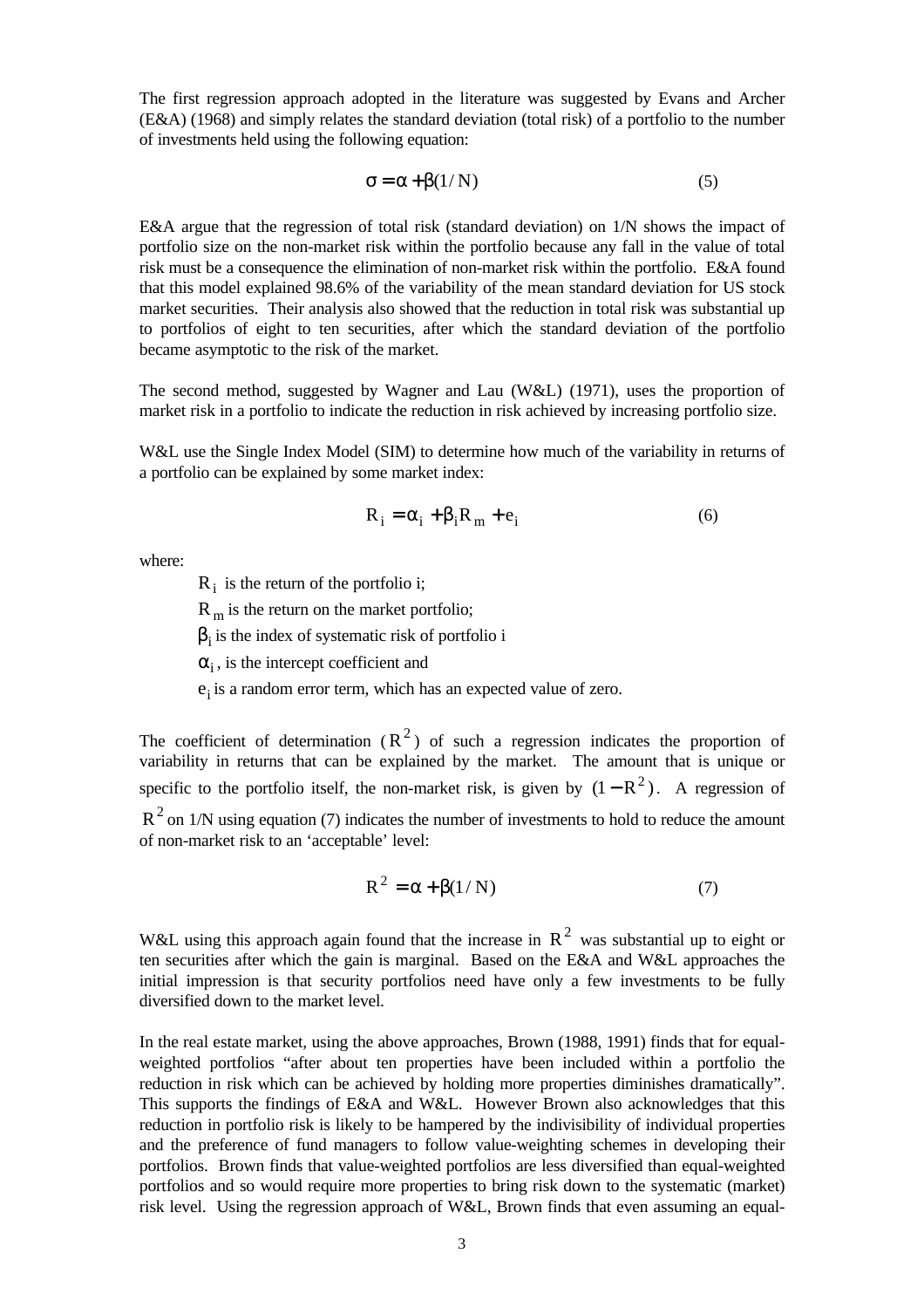weighting scheme it would be necessary hold more than 200 properties to achieve a  $R^2$  of 95 per cent. Only 45 shares are required to achieve the same level in the UK stock market. The effect of value-weighting would be to require an even greater number of properties (Byrne and Lee, 1999).

However, Tole (1982) suggests that the results of E&A and W&L and by association those of Brown can be misleading for investors as they are based on "averaging techniques" essentially designed to obtain satisfactory regressions coefficients. Such averaging, by its nature, reduces the variability of the data and so magnifies the statistical fit of the regressions. It can be argued that previous approaches are potentially flawed because of the fact that an individual investor owns only one portfolio and results based on the average are not really relevant to his/her particular case, which may be substantially different from that average (Newbould and Poon, 1993). Tole (1982) presents a diagram showing that the original data used by E&A based on 60 simulations for each portfolio size from 1 to 40 securities display a wide variation around the average standard deviation level. The simulation results of Byrne and Lee (1999) suggest a similar picture in the UK property market. Byrne and Lee find that for the 20 asset level there is still a 5% chance of having a risk level approximately 15-25 percent above the average, depending on the sector or region chosen and the weighting scheme employed. At the 40 asset level the deviation from the average is still 11 to 18 percent. Only at the 200+ asset portfolio is the deviation small enough to be ignored.

When Tole (1982) applied the approach of E&A to 55 simulated portfolios, without averaging the individual standard deviations, the resulting  $R^2$  was only 14%, rather than the 98.6% found from the "averaged" regressions. Such a low level of statistical fit implies that the confidence an investor can have that their portfolio will behave in the same way as the average is likely to be weak to say the least. Consequence an individual investor who follows the advice contained in previous studies which are based on the results of average portfolio risks may be exposing themselves to potentially much greater risk than they intend. Tole argues that the 'true' measure of risk reduction in a portfolio should not be the "average" but the worst position. This is similar to the argument of McDonald (1975) who suggests most investors see diversification as designed to reduce the "probability of ex post returns being an adverse surprise". Investors who wish to avoid such adverse surprises from an unfortunate selection, would be better off looking at the worst case rather than the average standard deviation or variance when considering the risk reduction effect of increasing sample sizes. This is a view shared by Fung (1979). In the approach of E&A this will be the upper bound of the spread around the average. In the case of the W&L approach it will be the lower bound. Using this definition of risk reduction Tole finds that 25-40 securities are required to achieve a level of risk reduction within the US stock market rather than the 8-10 suggested previously.

In any case property professionals may feel that the results of simulations, even when valueweighted, are not really representative of the diversification strategies actually followed by fund managers. It may be felt that the results based on the performance of actual funds may be markedly different from the output of simulations. Indeed this seems to be the case. In particular Cullen (1991) finds that when portfolio risk, measured by standard deviation, is plotted against the number of properties within a portfolio, "volatility is not reduced as fund size increases". However when specific risk is plotted against portfolio size Cullen finds that this measure of risk does decline as fund size increases, although again the graphs display a wide variation around the average level. Cullen concludes that although large scale diversification does "appear to preclude the highest standard deviation levels" this is only achieved for portfolios of 250 properties or above. Small portfolios, with less than 100 properties, "exhibit very high volatility levels as well as very low ones". Morrell (1993a, 1997) draws similar conclusions, finding that although there is a general tendency for the largest funds to achieve high levels of risk reduction many also display high levels of specific risk. Small funds in contrast can show remarkably high levels of risk reduction even with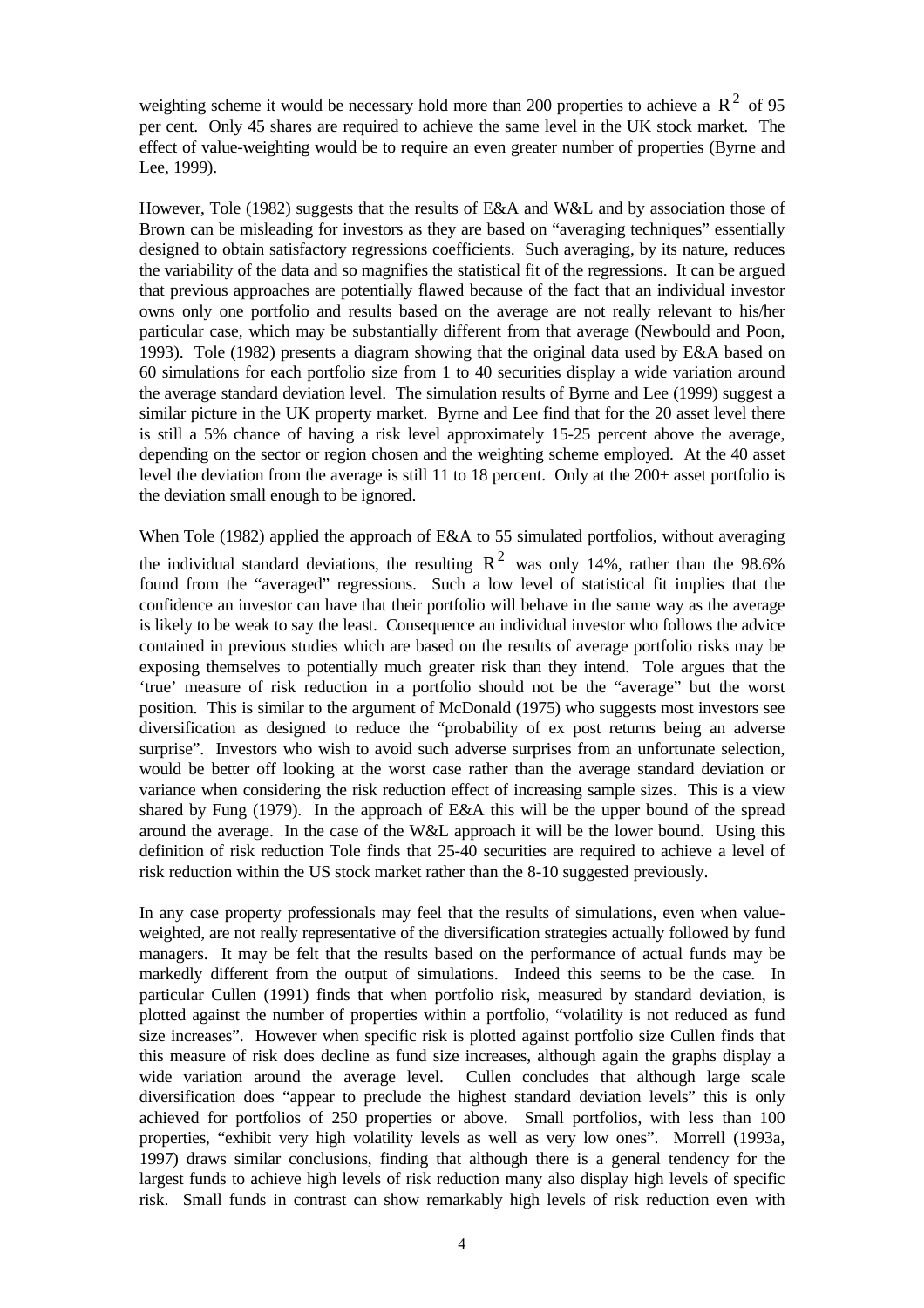relatively few properties in their portfolios. Morrell (1997) also finds that the average systematic risk ( $R<sup>2</sup>$ ) in the 162 portfolios analysed was only 81%, with a quarter of the funds having  $R^2$  values less than 76%. Thus work on actual property portfolios shows that the theoretical benefits to portfolio risk of increasing portfolio size are difficult to achieve in practice.

In the light of this work and the criticisms of Tole (1982) any analysis needs if possible to be based on the risk levels of actual portfolios rather than averaged simulated results in order to obtain a better representation of the impact of portfolio size on portfolio risk levels. This study investigates whether it is possible to achieve a reduction in portfolio risk down to that of the market and the number of properties needed to obtain this level using actual property portfolios over the period 1981-1996.

## **3. Data**

The data used in this paper come from two sources. First the *IPD Annual Digest* and second the *Local Markets Report* (Investment Property Databank (IPD), 1998). These sources offer different levels of aggregation of the individual property data upon which the results are based, to protect confidentiality. The IPD database, at the end of 1998, contained 13,933 properties with an aggregate value of £75.3bn. The data in the *Local Markets Report* provide the lowest level of published aggregation within the IPD database. The data consist of the total returns on properties in the three sectors, Retail, Office and Industrial at various locations, giving a total of 392 property portfolios. The locations are based for the most part on local authority boundaries drawn up in the 1992 Local Government Act. These individual local authority portfolios were combined into mixed-town level property portfolios on a value-weighted basis to form 111 portfolios. In contrast the *Annual Digest* presents the results of the UK real estate market in a number of aggregations. First by the three property types; Offices, Retail and Industrial, across the standard regions of the UK, with further divisions for the London area to account for the dominance of this region in UK property funds. These are 41 different property portfolios. These individual property types were combined into 12 mixed-property portfolios. Secondly by 28 market segments, as used by IPD to analysis portfolio performance. The highest level of aggregation is into the three property types, Retail, Office and Industrial. In total therefore the analysis presented below is based on 587 property portfolios varying in size from 6 to 6806 individual properties. The summary statistics are presented in Table 1.

This table prompts the following comments. First as the level of aggregation increases the data do show a fall in total risk (variance) towards the market level, but the decline is small and depressingly slow. So for example even at the highest levels of aggregation there is still some way to go to reach the market risk level, implying that property funds managers are likely to require very large numbers of properties to attain the level of risk of the market. Although the spread of the data, as measured by the range (max-min), around the average level of total risk declines with the increase in aggregation, again the data still show a large amount of variability at even the highest levels of aggregation. Even on this basis there can be little confidence on the part of property fund managers that their portfolio will behave like the average, as suggested by Tole (1982). The level of market risk (R-squared) within the lowest aggregated or Local Market data is very variable from almost zero to over 90 per cent. This indicates that the market explains very little the variability in property returns at an individual level, hence the variability of individual property returns is mainly due to their unique or specific factors: location, location and location. Even so as portfolio size increases average R-squared values also increase as the influence of the market on portfolio returns begins to bite. Nonetheless the impact of the market even on the highest aggregated portfolios is still low compared with the impact of a stock market index on equity portfolios. This being so, property portfolios are unlikely to be able to track the returns of the market, especially if they are small sized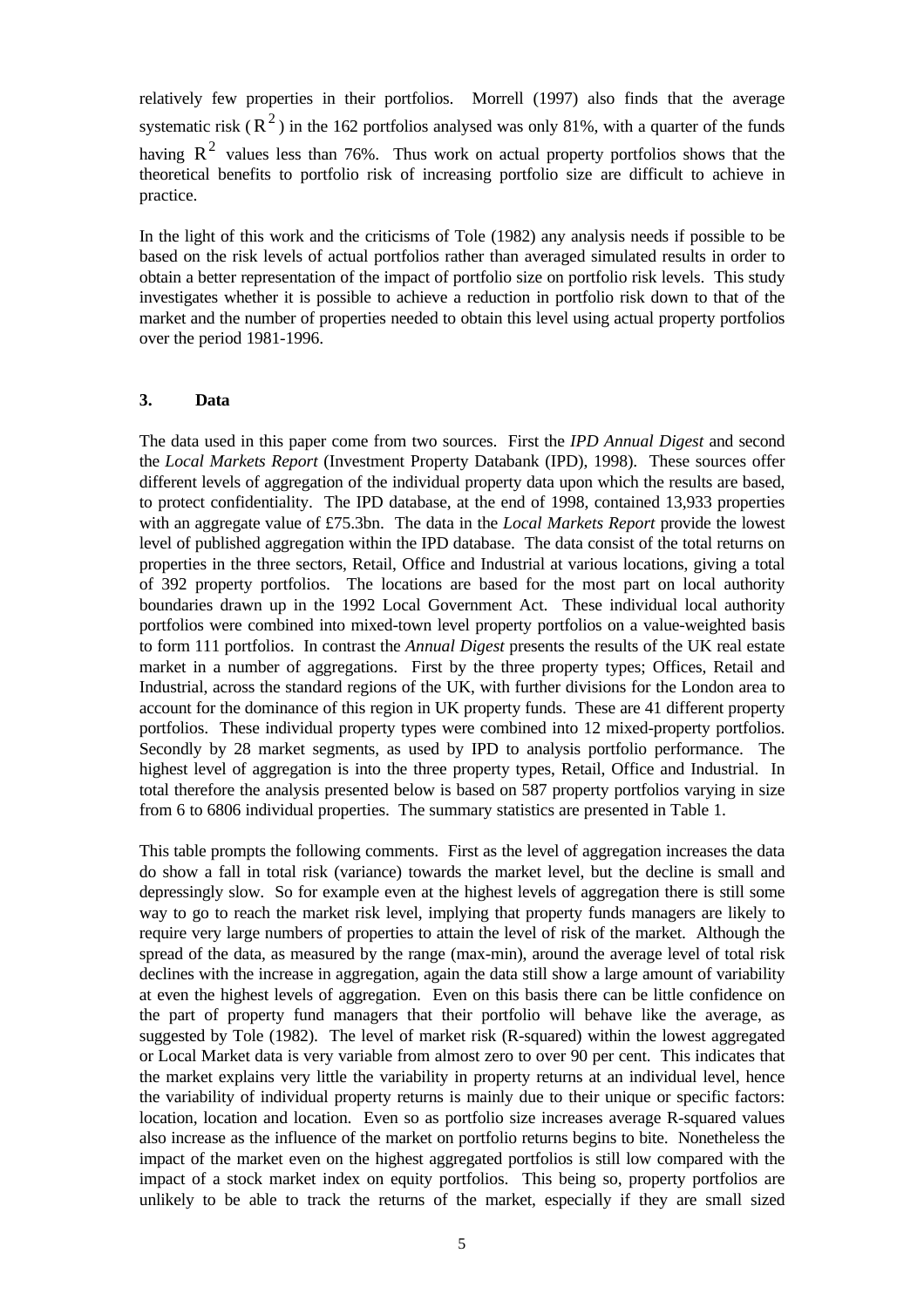portfolios of less than say, 100 properties. Finally it will be noticed that the amount of specific risk in the portfolios tends to decline with increased portfolio size but again the effect is slow and the data still displays large levels of variability in even the largest aggregated data. The following section analyses these effects in more detail.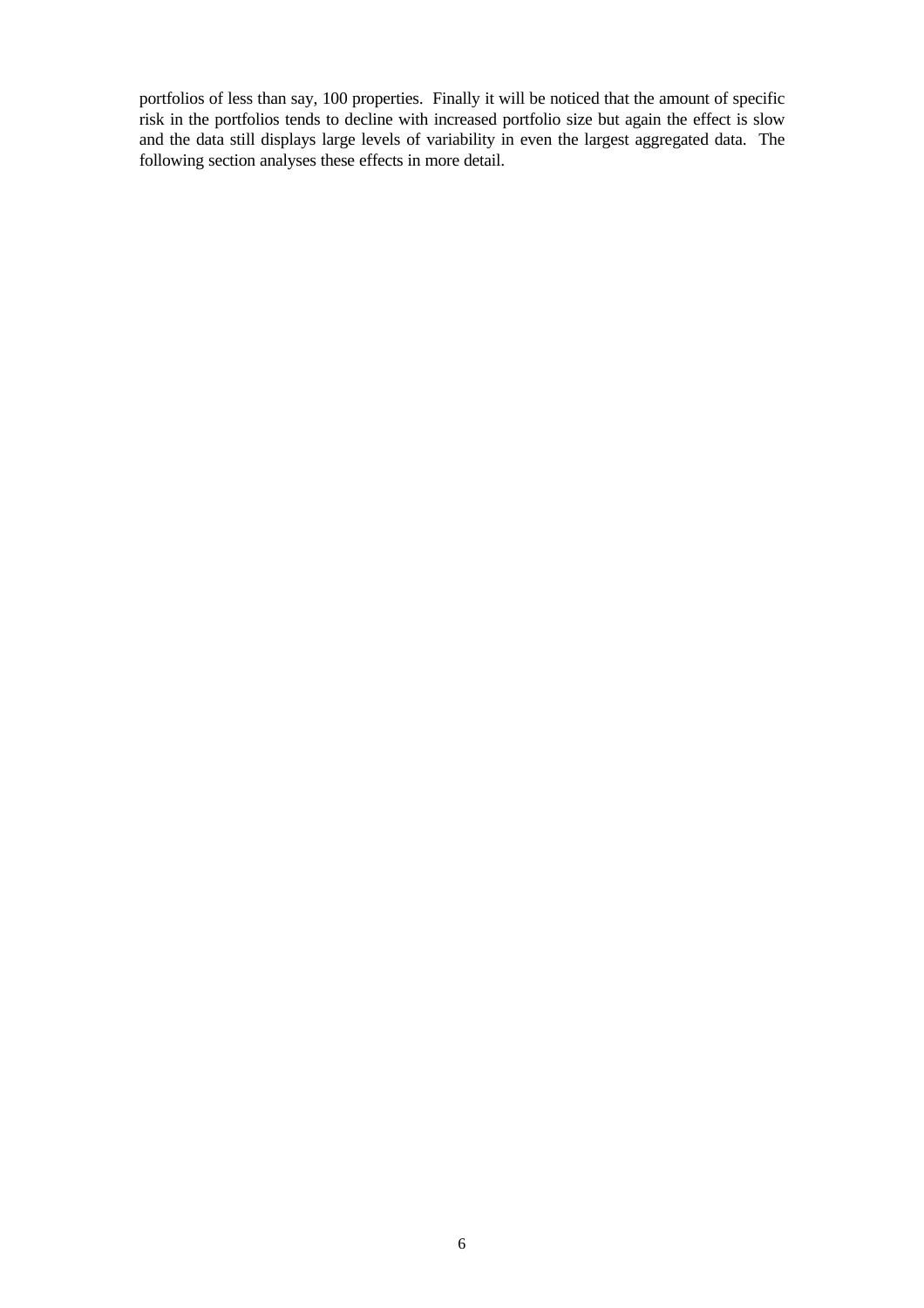|                          |                   | <b>Number of Number of Properties</b> |      |                   | <b>Total Risk</b> |                  |             | <b>R-squared</b>     |       |             | <b>Specific Risk</b> |      |             |
|--------------------------|-------------------|---------------------------------------|------|-------------------|-------------------|------------------|-------------|----------------------|-------|-------------|----------------------|------|-------------|
| <b>Sub-Divisions</b>     | <b>Portfolios</b> | <b>Max</b>                            |      | Min Average Max   |                   | Min              | Average Max |                      | Min   | Average Max |                      |      | Min Average |
| <b>Local Market Data</b> |                   |                                       |      |                   |                   |                  |             |                      |       |             |                      |      |             |
| Retail                   | 206               | 285                                   | 6    | 24                | 6.90              | 3.65             | 4.59        | 88.54                | 16.87 | 58.94       | 6.26                 | 2.41 | 3.62        |
| Office                   | 93                | 403                                   | 6    | 32                | 6.31              | 3.92             | 4.99        | 91.12                | 0.31  | 67.51       | 5.32                 | 2.08 | 3.74        |
| Industrial               | 93                | 60                                    | 6    | 17                | 5.96              | 4.16             | 5.07        | 92.97                | 0.27  | 64.62       | 5.54                 | 2.29 | 3.90        |
| Mixed                    | 111               | 300                                   | 19   | 64                | 5.34              | 3.55             | 4.60        | 94.76                | 1.08  | 75.93       | 4.42                 | 1.74 | 3.04        |
| <b>Annual Data</b>       |                   |                                       |      |                   |                   |                  |             |                      |       |             |                      |      |             |
| <b>Standard Regions</b>  |                   |                                       |      |                   |                   |                  |             |                      |       |             |                      |      |             |
| Retail                   | 14                | 1570                                  | 25   | 465               | 5.34              | 3.88             | 4.29        | 86.76                | 48.55 | 75.75       | 3.61                 | 2.14 | 2.79        |
| Office                   | 16                | 920                                   | 23   | 265               | 5.61              | 3.13             | 4.79        | 92.98                | 19.45 | 64.44       | 4.22                 | 2.52 | 3.51        |
| Industrial               | 11                | 754                                   | 23   | 192               | 5.22              | 3.89             | 4.84        | 83.11                | 12.42 | 50.51       | 4.73                 | 3.11 | 4.01        |
| Mixed                    | 12                | 3182                                  | 48   | 895               | 5.05              | 3.27             | 4.31        | 96.71                | 44.81 | 73.46       | 3.49                 | 1.64 | 2.75        |
| <b>Segments</b>          | 28                | 5510                                  | 25   | 914               | 5.40              | 3.81             | 4.53        | 97.51                | 42.54 | 74.46       | 4.16                 | 1.34 | 3.01        |
| <b>Sector Data</b>       |                   | <b>Number of Properties</b>           |      | <b>Total Risk</b> |                   | <b>R-squared</b> |             | <b>Specific Risk</b> |       |             |                      |      |             |
| <b>Retail</b>            |                   |                                       | 6806 |                   |                   | 4.17             |             |                      | 88.02 |             |                      | 2.05 |             |
| <b>Office</b>            |                   |                                       | 4362 |                   |                   | 5.02             |             |                      | 97.66 |             |                      | 1.26 |             |
| <b>Industrial</b>        |                   |                                       | 2174 |                   |                   | 4.84             |             |                      | 75.67 |             |                      | 3.43 |             |

**Table 1: Summary Statistics for the Portfolio Sub-divisions**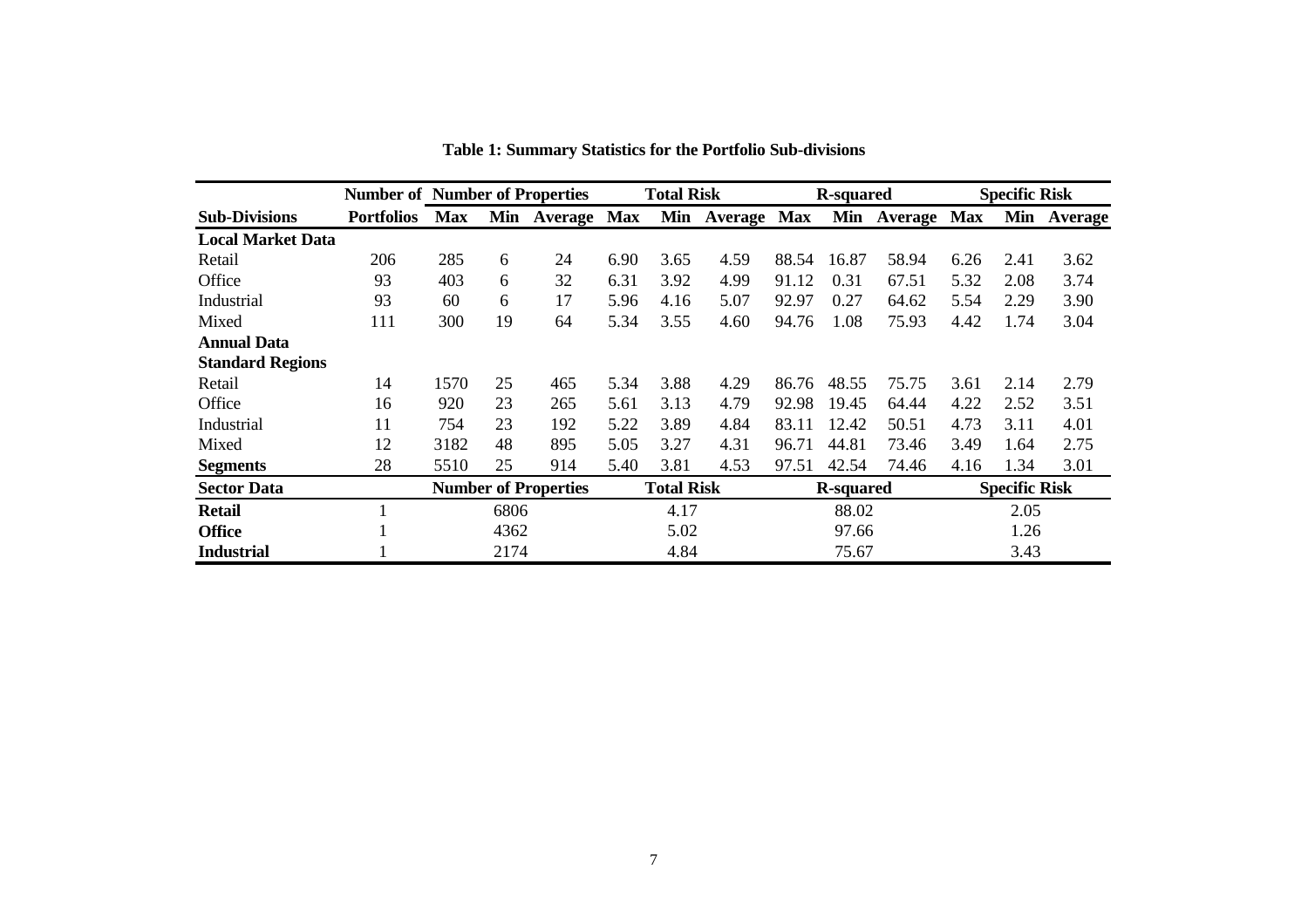### **4. Analysis and Results**

The average number of properties in each portfolio was calculated over the whole period from 1981 to 1996. This portfolio size data was compared with three measures of risk. The first of these was total risk (variance in log form). Secondly a measure of market risk, the coefficient of determination  $(R^2)$ , of each portfolio was calculated relative to the *IPD Annual Index*. Finally non-market risk, or residual variance (in log form), was calculated using the following equation:

$$
RVar_i = Var(R_i) - \beta_i^2 Var(R_m)
$$
\n(8)

-

where:  $RVar_i$  is the residual or unsystematic variance of portfolio i;

 $Var(R_i)$  is the variance of returns for portfolio i;

 $Var(R_m)$  is the variance of market returns and

 $\beta_i$  is the slope of the regression of return of portfolio i on the returns of the market using equation (6).

A regression of  $RVar<sub>i</sub>$  on the number of properties was then made, as in equation (9), to measure the risk reduction as portfolio size increases:

$$
RVar_i = \alpha + \beta(1/N) \tag{9}
$$

Using the data for the 587 portfolios, Figure 1 shows the impact of portfolio size on total risk (variance in log form)<sup>2</sup>. As will be readily appreciated there is a great deal of variability in the variance especially at low portfolio sizes, i.e. less than 100 properties. Also, as the number of properties within the portfolios increases, there is only a minor reduction in portfolio risk. Indeed there are a number of portfolios with portfolio sizes in the hundreds that show higher levels of risk than for portfolios of less than 50 properties. This supports the conclusions of Cullen (1991) and Morrell (1993a, 1997) that portfolio risk has little to do with the number of properties in the portfolio. Figures 2 and 3 present much the same picture. Although on average it may be true, portfolio size does not necessarily lead to a reduction in portfolio risk in all circumstances. This has important ramifications for fund management as it implies that two funds with the same number of properties are more than likely to have widely differing levels of risks (variance) even for portfolios of hundreds of properties. Even so, increasing the number of properties within a portfolio into the thousands is unlikely to do much to increase their level of confidence.

This is confirmed in Table 2 by the regressions of the three measures of portfolio risk on the average number of properties within the 587 portfolios. The regressions progress from the lowest level data sets, the individual Local Authority (LA) data to the highest levels of aggregation, the property type data, where the Overall LA1 data is the combination of the individual LA and the Overall LA2 data also includes the mixed-town data. The Overall data regression includes all the data sets.

<sup>2</sup> In order to simplify the presentation of the data Figures 1-3 only show the data up to the 400 property level, even though the data contains portfolio sizes up to more than 6000 properties. Graphs showing the full data are available on request.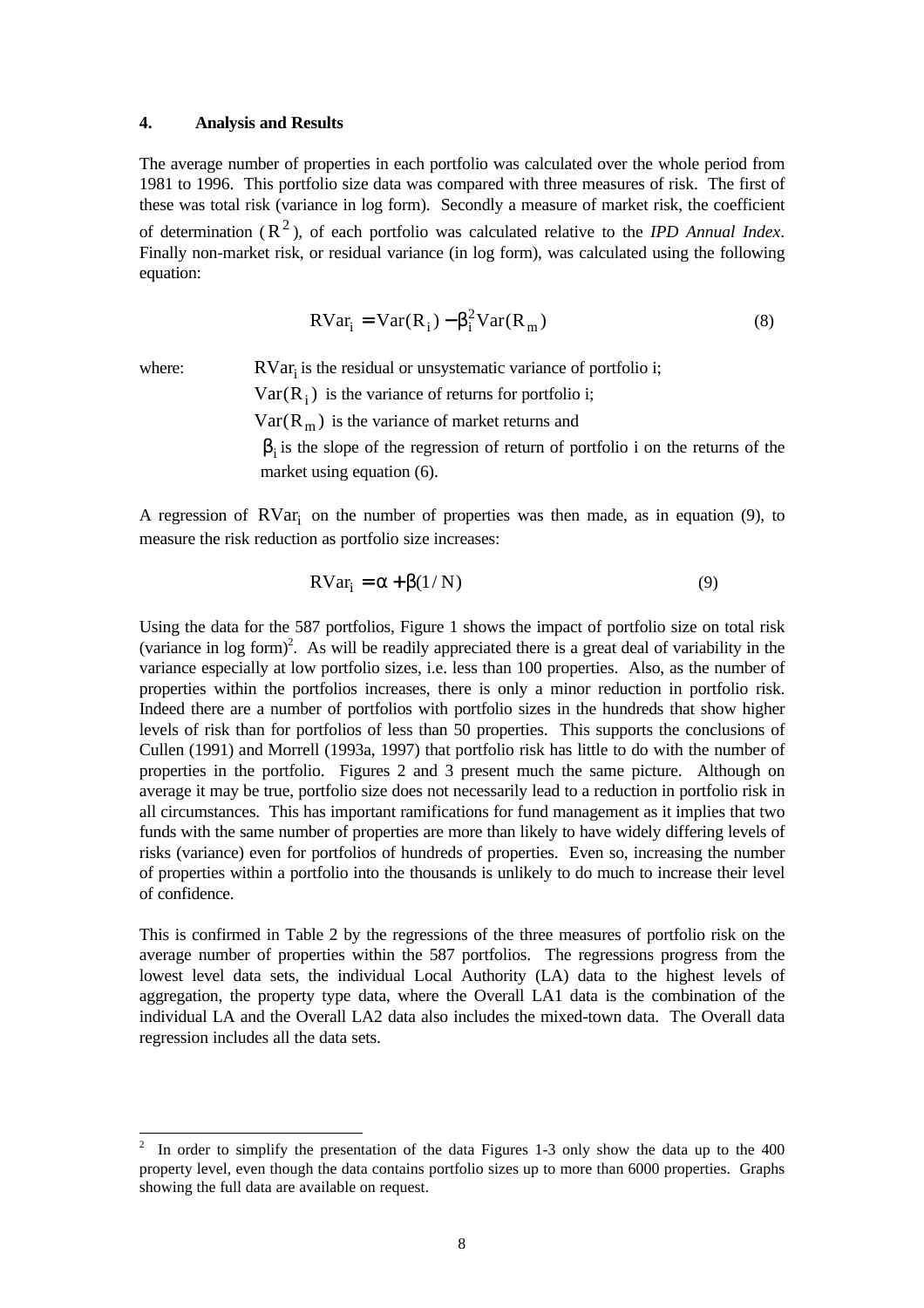The results in Table 2 show the coefficients of the regressions in equations 5, 7, and 9, together with the coefficient of determination  $(R^2)$  and the standard error of the regression. Table 1 shows that the signs of the beta coefficients are all the correct and in all but one case are significant at the 5% level. The level of significance is particularly strong for the residual variance regressions, as suggested by portfolio theory. Risk does on average decline significantly as the number of assets in the portfolio increases. However, as will be appreciated the amount of variability explained (adjusted  $R^2$ ) by all the regressions is small and considerably below that produced by previous studies using averaged data.

Panel A of Table 2 shows the regression results for total risk on number of properties. The coefficient of determination (adjusted  $R^2$ ) is small, never more than 7.5% and can be as low as 1.3%. As a result the standard errors around the regression results are very high. It is this which leaves the investor with little confidence that their portfolio will behave 'like the average'. The number of properties within a portfolio has little or no impact on the level of total risk of the portfolio, confirming the results of Cullen (1991) and Morrell (1993a, 1997).

| <b>Risk</b>                 |              |             | T-stat.      | T-stat.     | <b>Adjusted</b>  | <b>Standard</b> |
|-----------------------------|--------------|-------------|--------------|-------------|------------------|-----------------|
| <b>Measure</b>              | <b>Alpha</b> | <b>Beta</b> | <b>Alpha</b> | <b>Beta</b> | <b>R-Squared</b> | <b>Error</b>    |
|                             |              |             |              |             | $\frac{0}{0}$    |                 |
| Panel A: Log.               |              |             |              |             |                  |                 |
| <b>Variance</b>             |              |             |              |             |                  |                 |
| <b>LA Retail</b>            | 4.43         | 2.65        | 70.60        | 2.99        | 3.73             | 0.45            |
| LA Office                   | 4.87         | 2.02        | 53.61        | 1.47        | 1.27             | 0.45            |
| <b>LA</b> Industrial        | 4.88         | 2.43        | 52.44        | 2.26        | 4.28             | 0.38            |
| <b>Overall LA1</b>          | 4.60         | 3.04        | 93.11        | 4.55        | 4.80             | 0.48            |
| Overall LA2                 | 4.57         | 3.36        | 127.68       | 6.22        | 6.99             | 0.45            |
| <b>Overall</b>              | 4.56         | 3.40        | 151.54       | 6.94        | 7.45             | 0.46            |
| <b>Panel B: R-Squared</b>   |              |             |              |             |                  |                 |
| <b>LA Retail</b>            | 0.71         | $-1.95$     | 35.21        | $-6.87$     | 18.38            | 0.15            |
| LA Office                   | 0.73         | $-1.00$     | 21.27        | $-1.93$     | 2.91             | 0.17            |
| <b>LA</b> Industrial        | 0.70         | $-0.71$     | 15.70        | $-1.37$     | 0.93             | 0.18            |
| Overall LA1                 | 0.71         | $-1.33$     | 41.63        | $-5.77$     | 7.65             | 0.17            |
| Overall LA2                 | 0.75         | $-1.76$     | 57.93        | $-9.00$     | 13.78            | 0.16            |
| <b>Overall</b>              | 0.74         | $-1.69$     | 67.37        | $-9.45$     | 13.12            | 0.17            |
| <b>Panel C: Residual or</b> |              |             |              |             |                  |                 |
| <b>Specific Risk</b>        |              |             |              |             |                  |                 |
| LA Retail                   | 3.17         | 7.37        | 41.02        | 6.76        | 17.92            | 0.56            |
| LA Office                   | 3.49         | 4.43        | 25.11        | 2.11        | 3.67             | 0.68            |
| <b>LA</b> Industrial        | 3.51         | 5.05        | 22.14        | 2.76        | 6.70             | 0.64            |
| Overall LA1                 | 3.30         | 6.40        | 52.35        | 7.50        | 12.41            | 0.61            |
| Overall LA2                 | 3.09         | 8.56        | 62.97        | 11.54       | 20.86            | 0.62            |
| <b>Overall</b>              | 3.08         | 8.80        | 73.50        | 12.90       | 22.06            | 0.63            |

**Table 2: Results of Regression of Risk on the Number of Properties**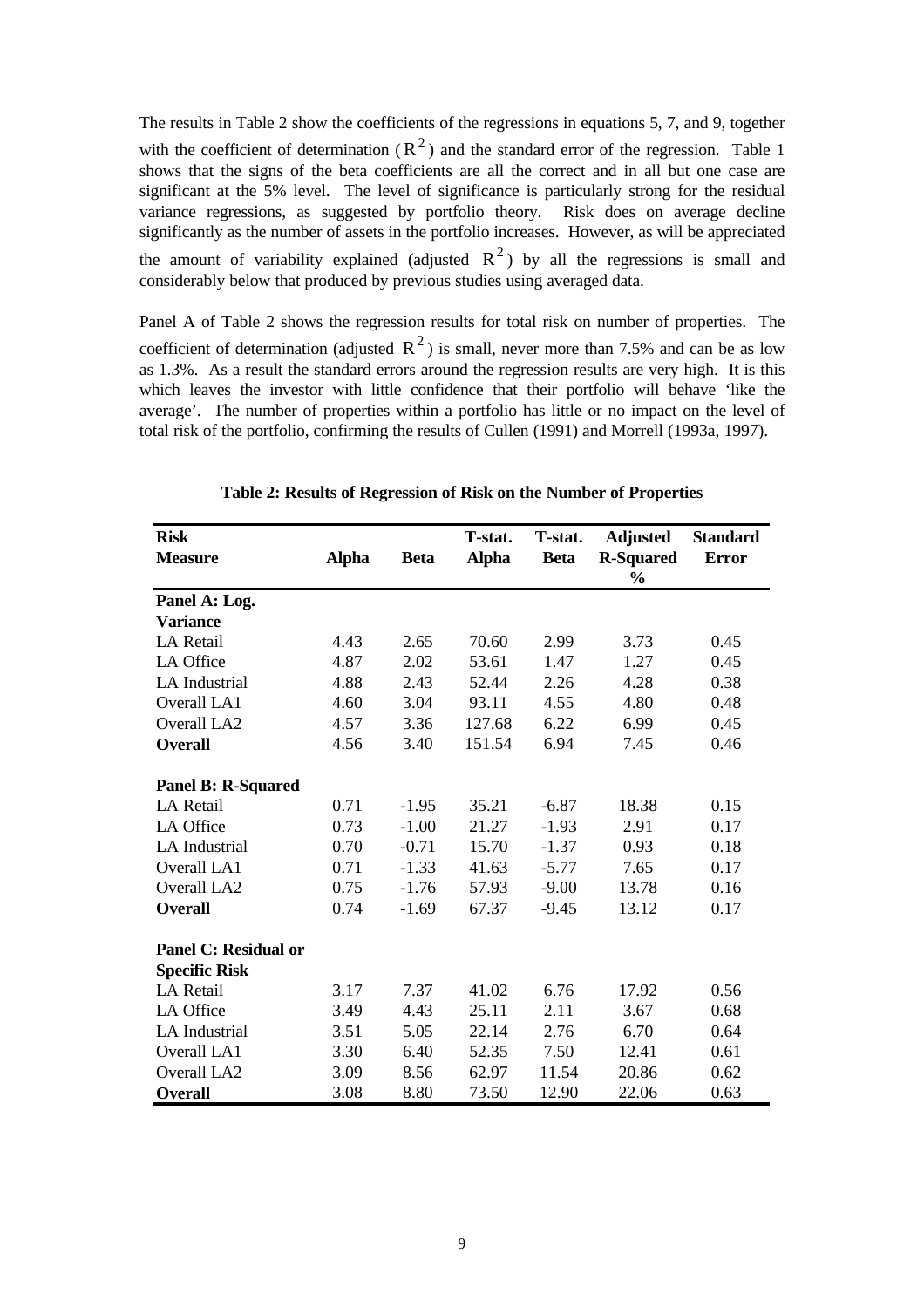The results for the measure of systematic risk, in Panel B, are only slightly better, with the goodness of fit coefficient reaching a maximum of 14% but the lowest is less than 1%, for the Industrial property data. The average  $R^2$ , as indicated by the Alpha, is only 74%, slightly less than that reported by Morrell (1997). As can be seen in Figure 2, there is a great deal of variability around the regression line, especially at the lower portfolio sizes. For example, at the 20 property level the R-squared values range from 0 to 92 percent. However, at approximately the 300 property level the spread is less, ranging from 56 to 95 per cent. There is a tendency for the amount of systematic risk in any portfolio to increase as the number of properties increases, but the effect is only marginal and even very small portfolios can show much higher levels of market risk than the largest portfolios. This suggests that most if not all portfolios will display high levels of tracking error, that is the variability of their portfolio returns relative to some benchmark of performance. This is likely to be the case even for portfolios of thousands of properties. The tracking errors of small portfolios are likely to be huge, even for value-weighted portfolios. Fund managers may fool themselves into thinking that they must be tracking the market if they display the same value-weighting as the market across property types and regions, when in fact they should have very little confidence that this is really the case.

In contrast the figures in Panel C for specific risk (residual variance in log form) show generally much stronger results, the adjusted R-squared values reaching a high of 22 per cent. Even so the results are still weak in comparison with those reported in previous work based on "averaged" simulations. Again, hundreds if not thousands of properties will be needed for fund managers to feel confident that the main influence on their portfolios returns is that of the market rather than the unique or specific factors in the property returns.

The high levels of non-market risk within even the largest portfolios suggest that the performance of a property portfolio is due to some unique or specific features (of its component parts). This has important implications for performance measurement services that try to attribute the fund manger's contribution to property portfolio performance. If the risk level of even the largest funds is a consequence of their unique characteristics, rather than the influences of the market, it becomes difficult to isolate those features of fund performance which are due to *structure* or *policy* (sector and regional weighting relative to the benchmark) and the *selection* or *property* component (the manager's skill in choosing the right property).

The regression results confirm the images presented in Figures 1 to 3. Increasing portfolio size leads on average to a reduction in risk, however measured. But the one area where the effect is greatest is in the reduction of the specific or residual risk in the portfolio, as suggested by portfolio theory. Nonetheless the results even for the specific risk regressions are weak, confirming the findings of Tole (1982) that without the "averaging" effect typically found in simulation studies the regressions generally lack power and display large standard errors.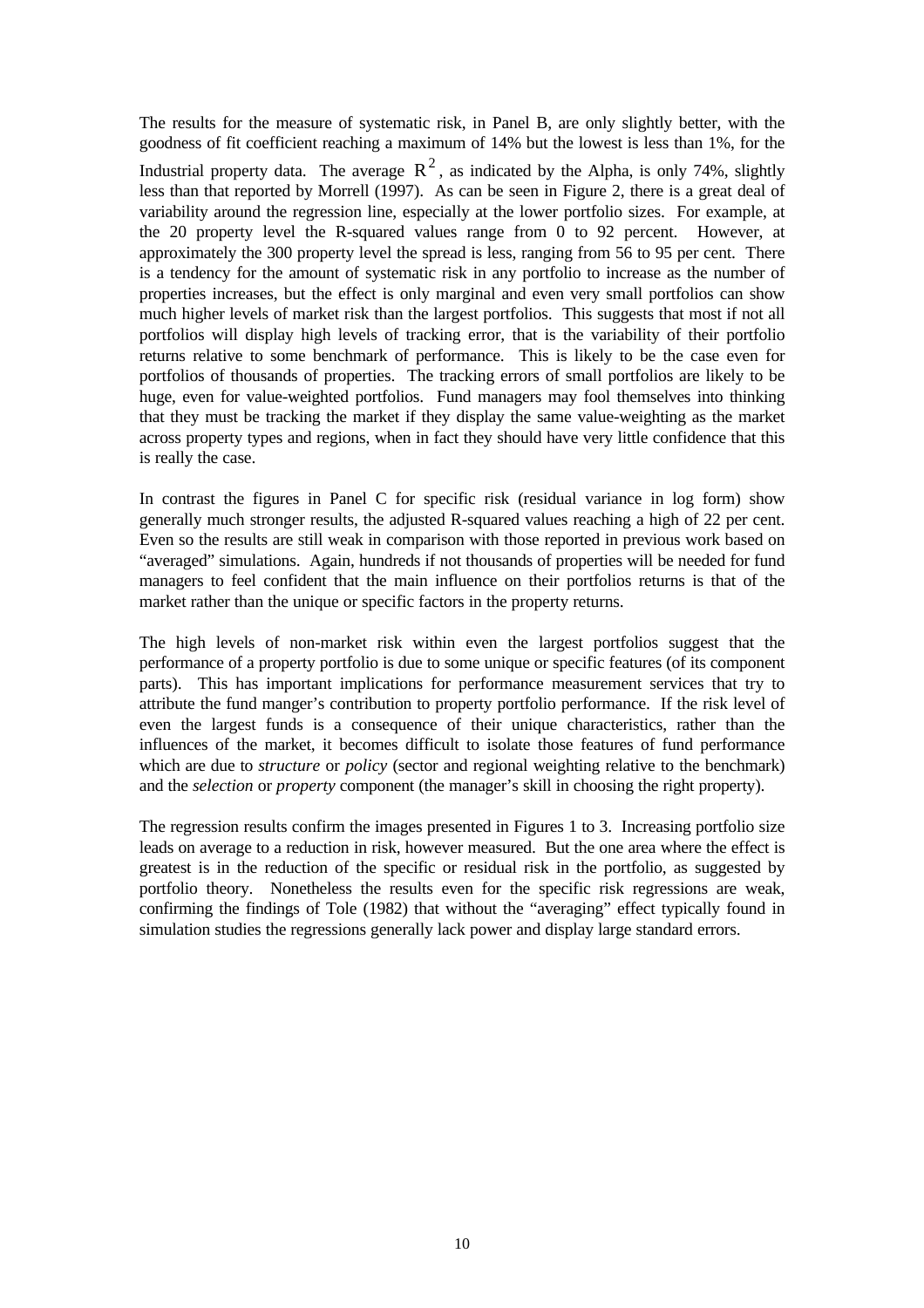### **5. Conclusion**

This paper has re-evaluated the potential for risk reduction in the UK real estate market for property portfolio across the whole spectrum of portfolio sizes in numerous regions and types using actual data over the period 1981-1996.

When the full data set is used the statistical significance of the regressions of three standard measures of portfolio risk on size is greatly reduced. The results confirm the findings of Cullen (1990) and Morrell (1993a, 1997). Property portfolios of a large size, tend on average, to have lower risks than small sized portfolios, but portfolios with relatively few properties can have very high or very low risk. An individual investor who uses the advice contained in previous studies which are based on the results of average portfolios may be exposed to greater risk than they anticipate. Fund managers can have little confidence that their portfolio will display the same level of risk as the average. Their portfolio could be significantly higher or lower than they anticipated, especially at small sizes. The results suggest that for fund managers to be confident that their portfolio will have a risk level more like the average they need to hold portfolios of a considerably greater size than they might expect, or can sensibly hold. The results of previous studies which suggest that only 20-40 properties are needed to reduce the risk of a property portfolio down to the market level are a significant underestimate. The actual figure is more likely to be around 400-500 properties, a portfolio size well above that of even the largest fund in the UK. Size alone does not necessarily lead to a reduction in portfolio risk. Clearly other factors are of greater importance.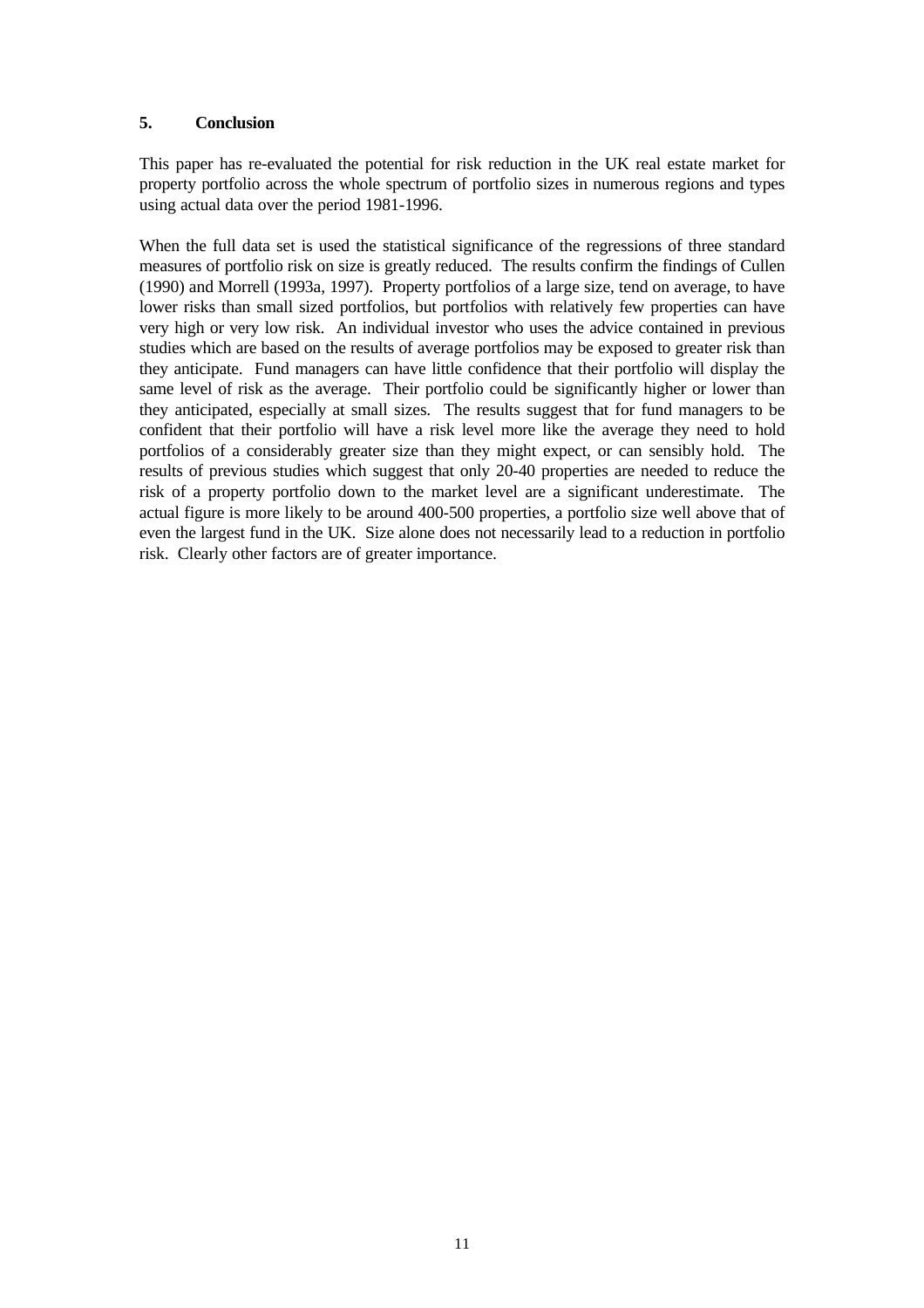### **References**

Barber, C. (1991) Modern Portfolio Theory; Fact and Fantasy, A Paper presented as part of the seminar series organised by the Society of Property Researchers and the RICS, entitled *Property in a Portfolio Context*.

Brown, G.R. (1988) Reducing the Dispersion of Returns in UK Real Estate Portfolios, *Journal of Valuation*, **6**, 2, 127-147.

Brown, G.R. (1991) *Property Investment and the Capital Markets*. E & F.N. Spon, London.

Byrne, P.J. and Lee, S.L. (1999) Risk Reduction in the United Kingdom Property Market, *Journal of Property Research*, forthcoming.

Cullen, I. (1991) Risk Management in Investment Property Portfolios, Paper presented as part of the seminar series organised by the Society of Property Researchers and the RICS, entitled *Property in a Portfolio Context*.

Elton, E.J. and Gruber, M.J. (1977) Risk Reduction and Portfolio Size: An Analytical Solution, *Journal of Business*, **50**, 415-437.

Evans, J.L. and Archer, S.H. (1968) Diversification and the Reduction of Dispersion: An Empirical Analysis, *Journal of Finance*, **23**, 761-767.

Fung, W.K.H. (1979) On the Process of Risk Reduction through Diversification, *Journal of Banking and Finance*, **3**, 2, 281-299.

IPD (1996) *IPD Property Investor's Digest 1996*, Investment Property Databank, London.

IPD (1998) *Local Markets Report* , Investment Property Databank, London.

Johnson, K.H. and Shannon, D.S. (1974) A Note on Diversification and the Reduction of Dispersion, *Journal of Financial Economics*, **4**, 365-372.

Jones Lang Wootton (1986) *Risk and Asset Allocation: Implications of Portfolio Strategy*.

Lloyd, W.P., Hand, J.H. and Modani, N.K. (1981) The Effect of Portfolio Construction Rules on the Relationship Between Portfolio Size and Effective Diversification, *Journal of Financial Research*, **4**, 183-193.

Morrell, G.D. (1993a) *Fund Structure or Stock Selection? A Decomposition of Relative Returns in the UK Property Market*, A Paper presented to the Second IPD Investment Strategies Conference, 17-18 November, Brighton.

Morrell, G.D. (1993b) Value-weighting and the Variability of Real Estate Returns: Implications for Portfolio Construction and Performance Evaluation, *Journal of Property Research*, **10**, 167-183.

Morrell, G.D. (1997) *Property Risk and Portfolio Construction*, A Paper presented to the Sixth IPD Investment Strategies Conference, 27-28 November, Brighton.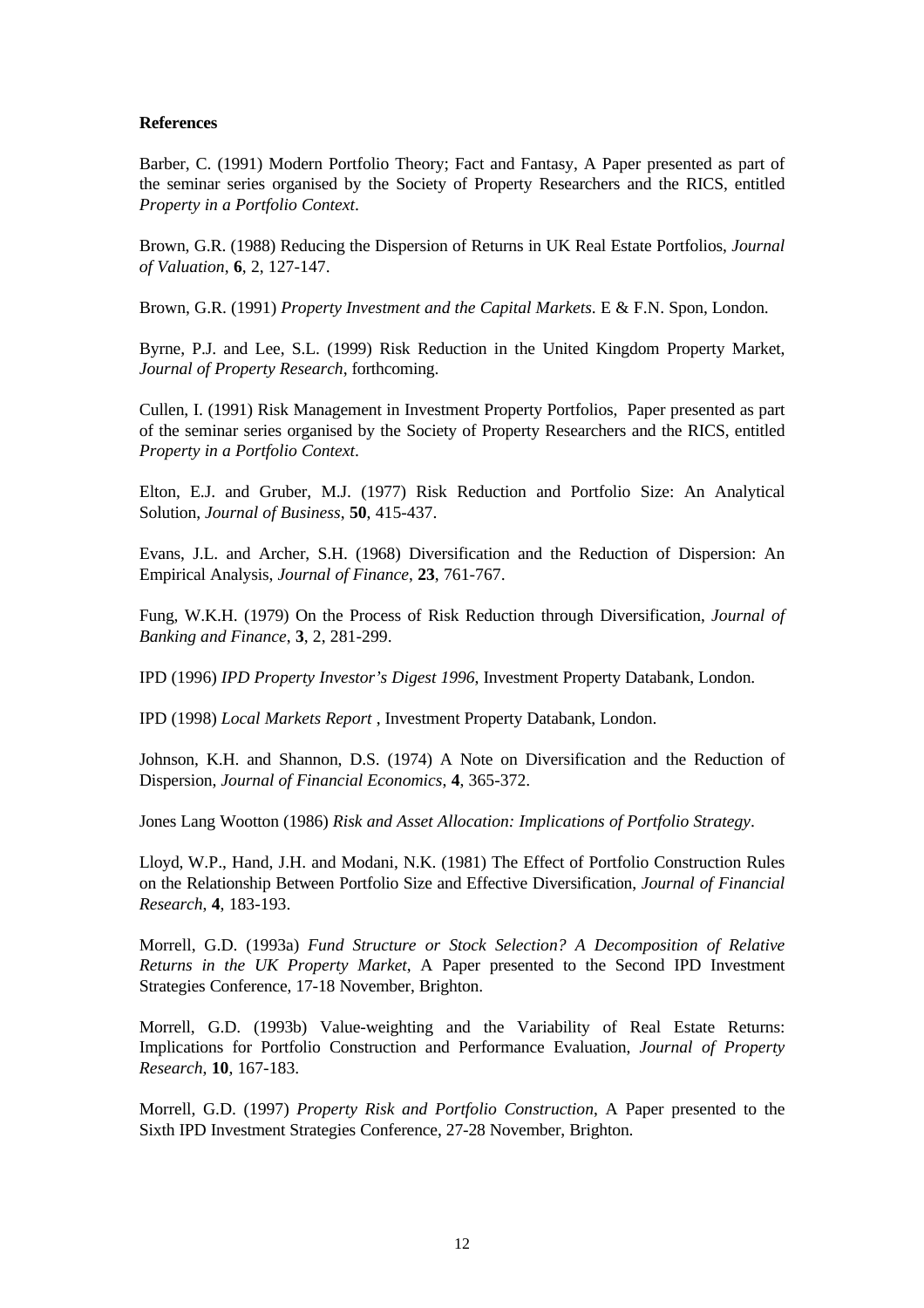Myer, F.C.N., Webb, J.R. and Young, M. (1997) *Issues in Diversification for Real Estate*, A Paper presented to the ARES Conference, Monterey, California, April.

Newbould, G.D. and Poon, P.S. (1993) The Minimum Number of Stocks Needed for Diversification, *Financial Practice and Education*, **3**, 85-87.

Schuck, E.J. and Brown, G.R. (1997) Value Weighting and Real Estate Risk, *Journal of Property Research*, **14**, 3, 169-188.

Tole, T. (1982) You Can't Diversify Without Diversifying, *Journal of Portfolio Management*, **8**, 5-11.

Wagner, W.H. and Lau, S.C. (1971) The Effect of Diversification on Risk, *Financial Analysts Journal*, **27**, 48-53.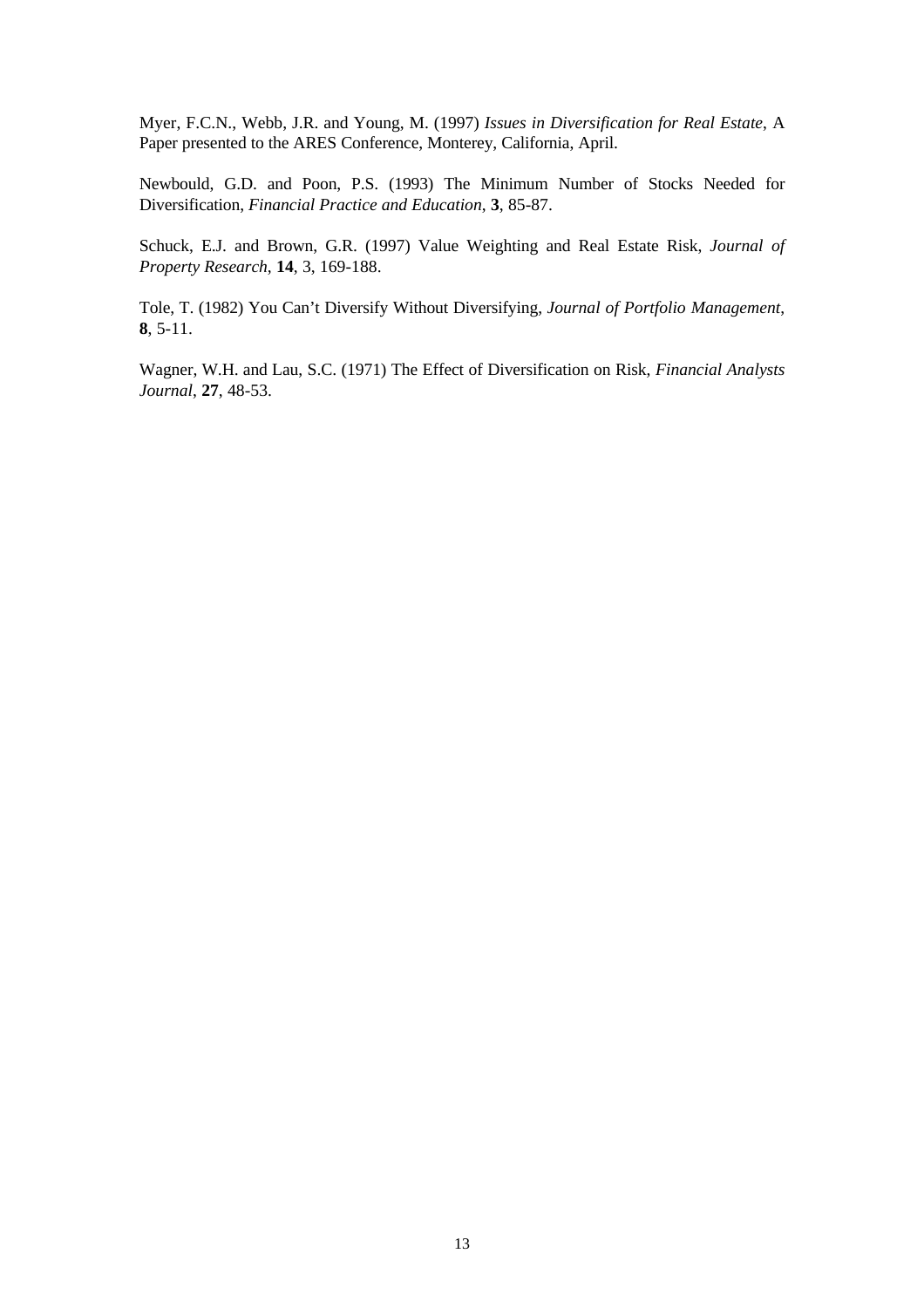**Figure 1: Average Number of Properties and Portfolio Variance**

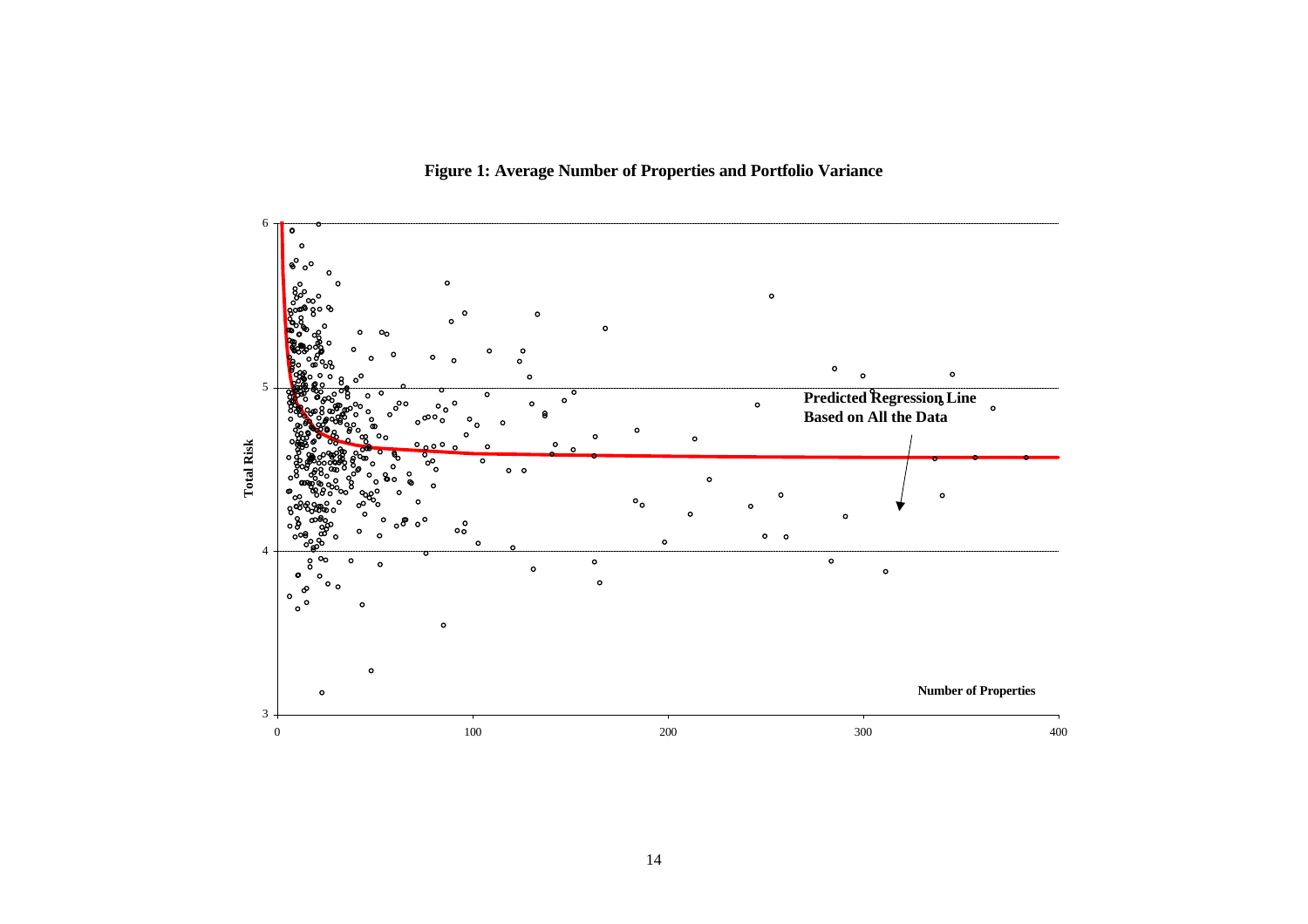

**Figure 2 Average Number of Properties and R-Squared**